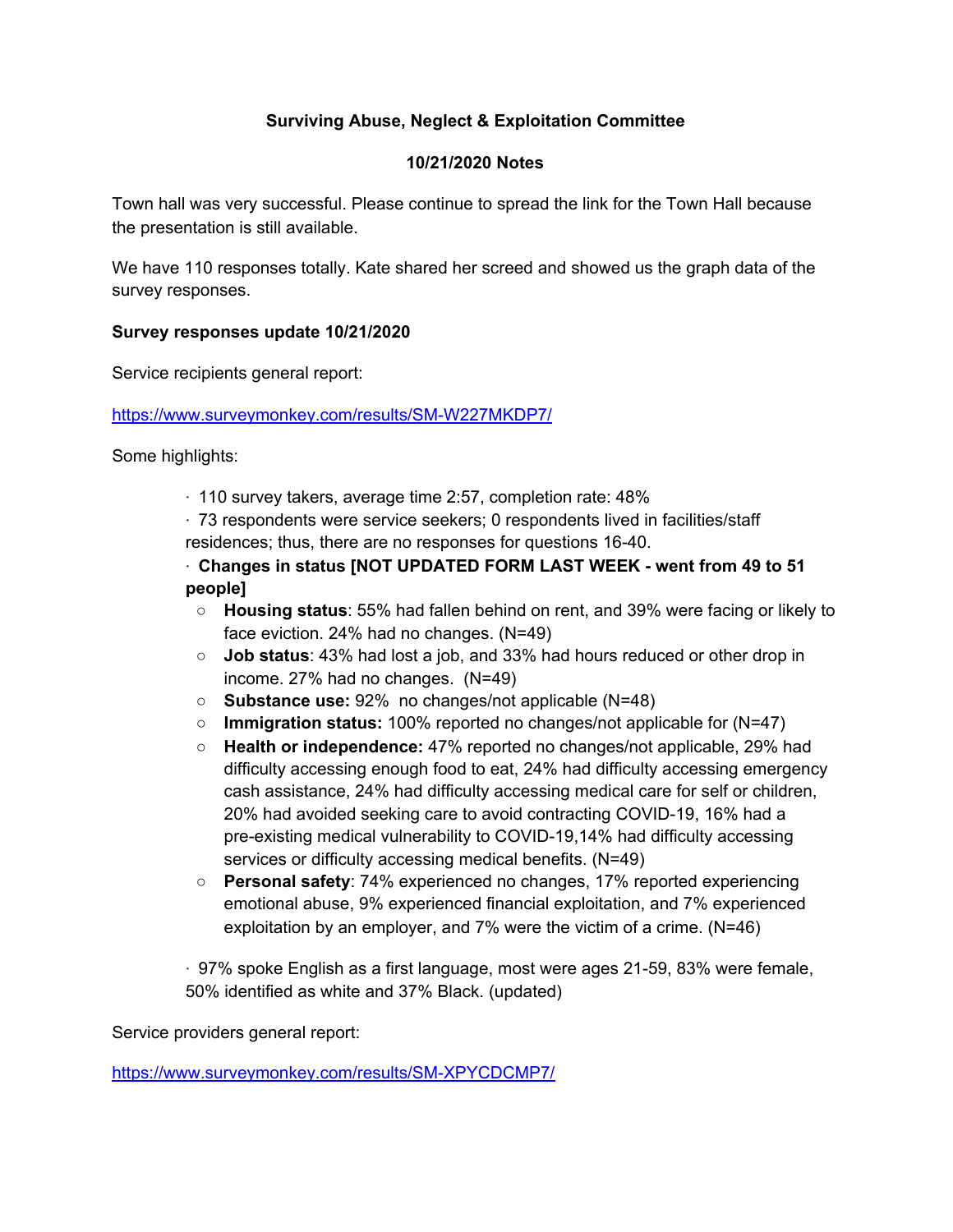· There were 58 (was 37) total respondents, with a completion rate of 79% (was 76%) and average time spent was 4:51 (was 4:51).

- · Of total respondents,14 (was 10) said their organizations provided legal services.
- Referrals from court, law enforcement, and religious orgs are down, while referrals from radio and tv were up. (N=7)
- Mistreated minors, and sex trafficking victims served increased. (N=6)
- $\circ$  Services for child custody, immigration, and immigration detention are up, while divorce/separation cases are down. (N=6)
- $\circ$  71% (was 60%) have done virtual hearings. Most said the quality was diminished by being remote. (N=6)
- Greatest challenges were inability to access technology, inadequate technology, and court closures.
- $\cdot$  Of those providing services other than legal (N=39)
	- 92% (was 96%) **served adults**
		- 92% knew where to report, and 94% knew about APS. Only 78% knew APS was continuing reports and investigations in the pandemic.
		- Many fewer people had made reports to APS since the pandemic, dropping from 44% to 3%. APS contacts for other needs also dropped, as did contacts to other support resources.
	- 86% **served children**
		- All of them knew about CPS, and knew where to report. 94% knew CPS was continuing through the pandemic.
		- The number of folks reporting to CPS in the pandemic decreased by 48% from 21 to 11 (was 11 to 6). CPS contacts for other needs also dropped, as did contacts to other support resources.

· **Difficulty of accessing services for clients**: 56% (was 52%) said it decreased, and 42% said it stayed about the same. (N=36)

· **Difficulty of clients accessing services:** 78% (was 83%) said it decreased, 19% (was 13%) said it stayed about the same, and 3% said it increased. (N=36)

------------------------------------------------

Still waiting on the Health Occupations Board to send the survey out.

----------------------------------------------

The Task Force is now working to implement long term goals into next legislative session.

- If we still want to include recommendations on expungements and harm reduction policies for substance abuse disorders, we will need to flesh them out more